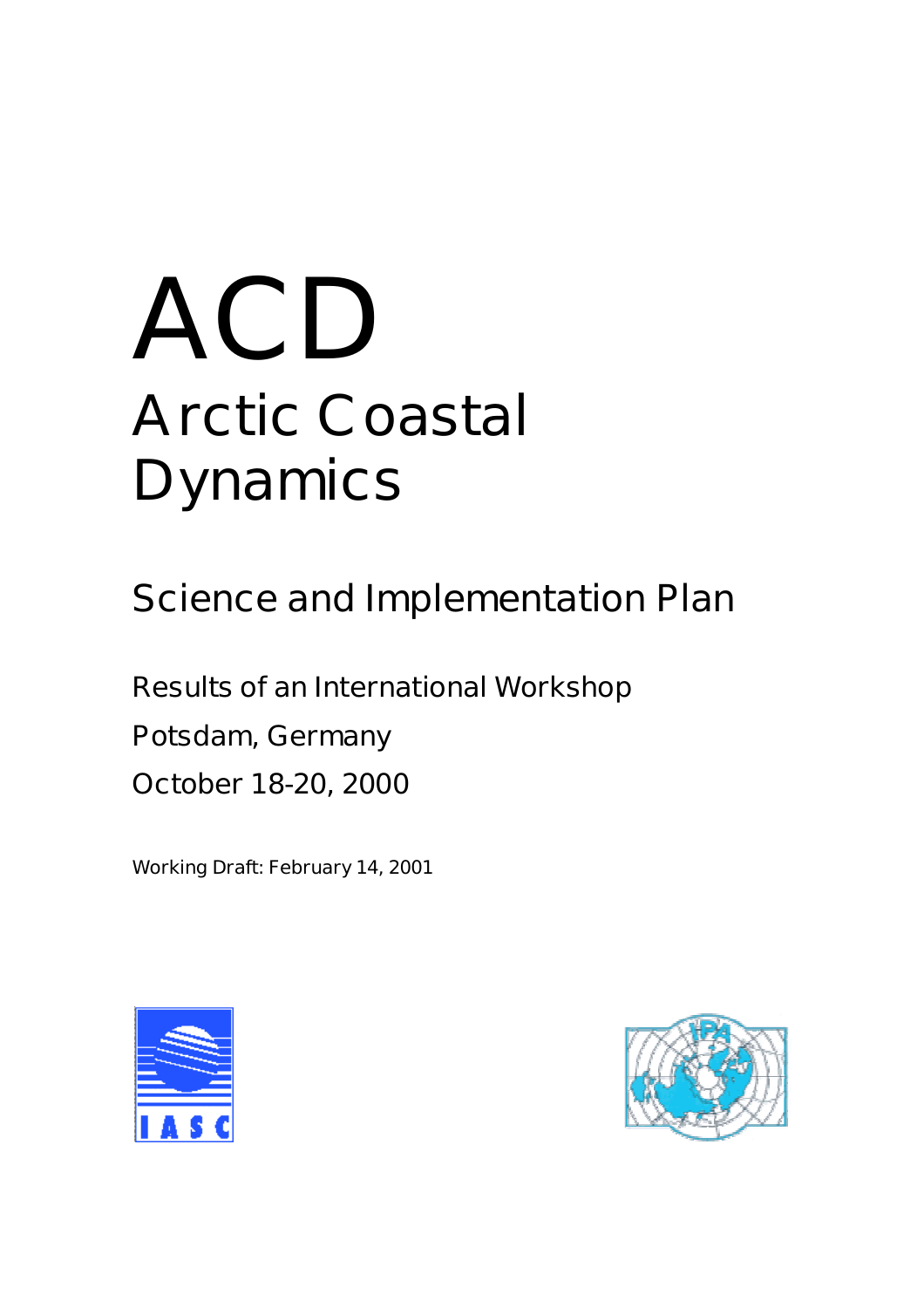

Research Unit Potsdam Telegrafenberg A43, 14473 Potsdam, Germany contact: Volker Rachold (vrachold@awi-potsdam.de) http://www.awi-potsdam.de/www-pot/geo/acd.html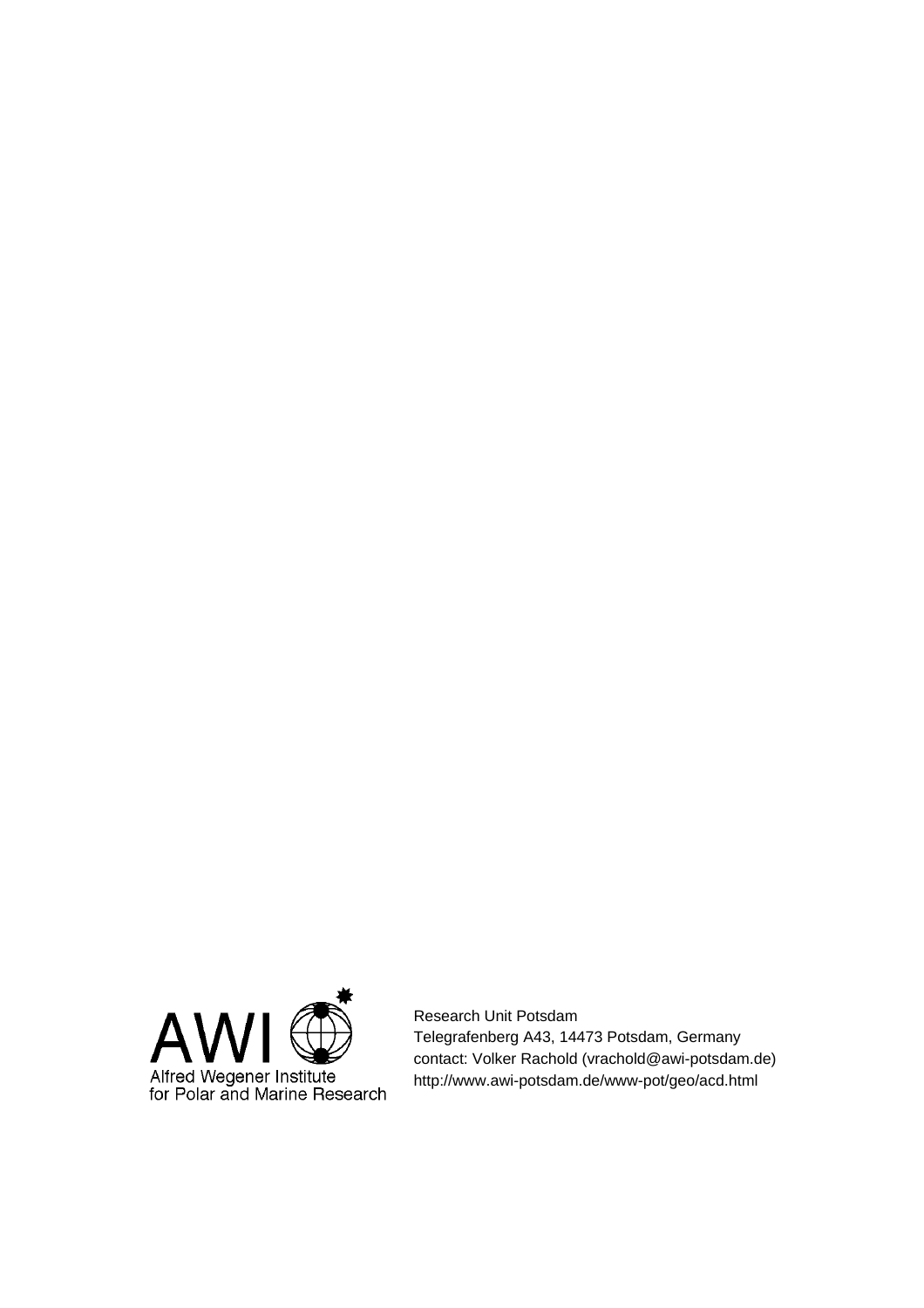### *Summary*

An international workshop on Arctic Coastal Dynamics (ACD) sponsored by the International Arctic Science Committee (IASC) was held in Potsdam, Germany, on October 18-20, 2000. Participants from Canada (1), Germany (3), Norway (2), Russia (4), and the United States (1) attended. The group reviewed results of the November 1999 ACD workshop held in Woods Hole, USA (Brown and Solomon 2000), and developed a phased, five-year science and implementation plan. The overall objective is to improve our understanding of circum-Arctic Coastal Dynamics under the influence of environmental changes and geologic controls. The plan consists of two interrelated components: (1) a series of coordinated, synthesis activities, and (2) proposed focused research projects and long-term observations. The plan will be submitted to the IASC Council for review, approval and advice on future directions. An international steering committee will develop coordination with other related programs and encourage and seek funding to implement the proposed activities.

## *Workshop Participants and Members of the Steering Committee (\*)*

Felix Are\*, St. Petersburg State University of Means and Communication Ivar Berthling (young investigator), Oslo University Jerry Brown\*, International Permafrost Association, Woods Hole George Cherkashov\*, VNIIOkeangeologia, St. Petersburg Dieter Fütterer, AWI, Bremerhaven Mikhail Grigoriev\*, Permafrost Institue, Yakutsk Hans Hubberten\*, AWI, Potsdam Stanislav Ogorodov, (young investigator), Moscow State University Volker Rachold\*, AWI, Potsdam Johan Ludvig Sollid\*, Oslo University Steven Solomon\*, Geological Survey of Canada, Dartmouth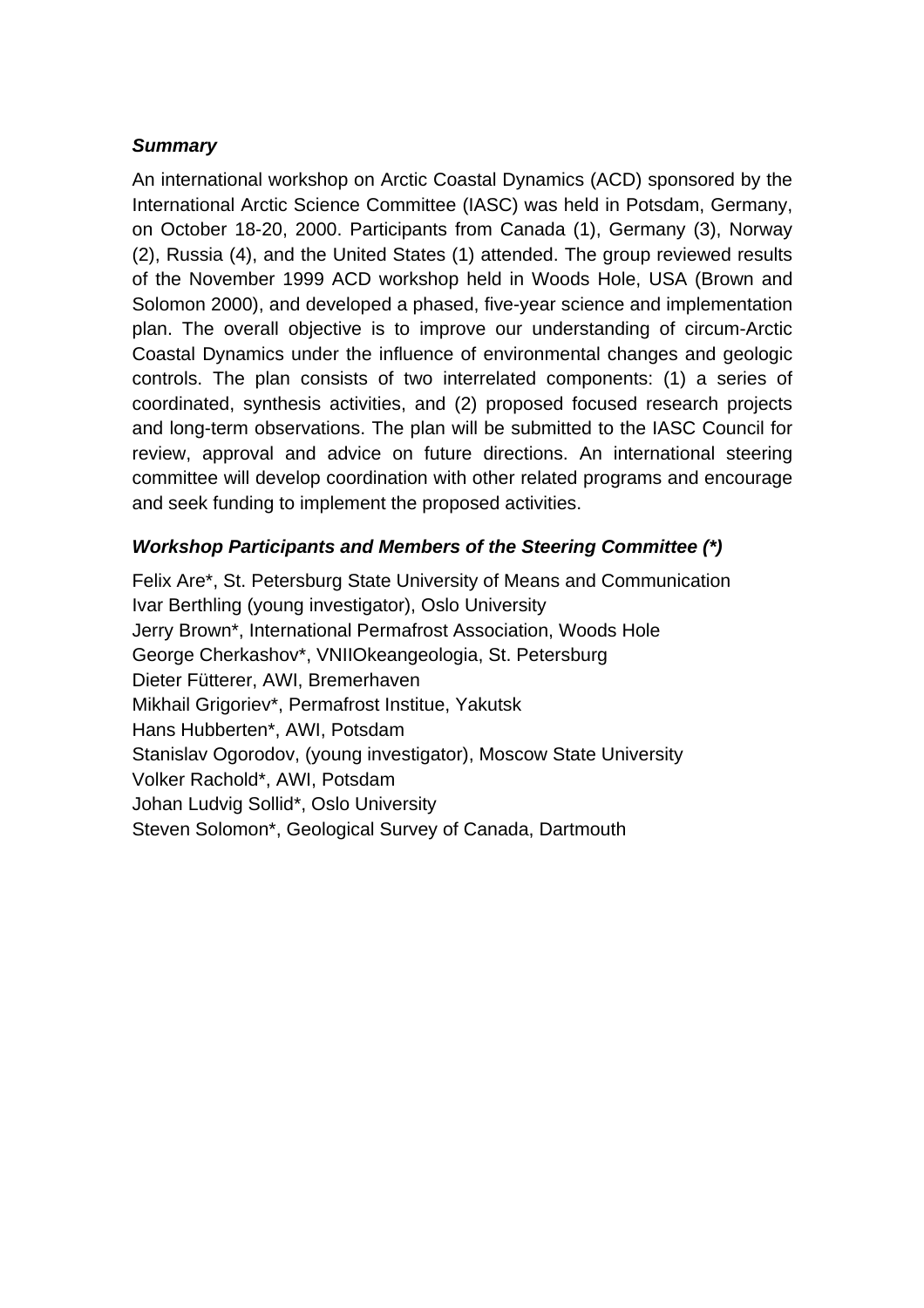## **Table of Contents**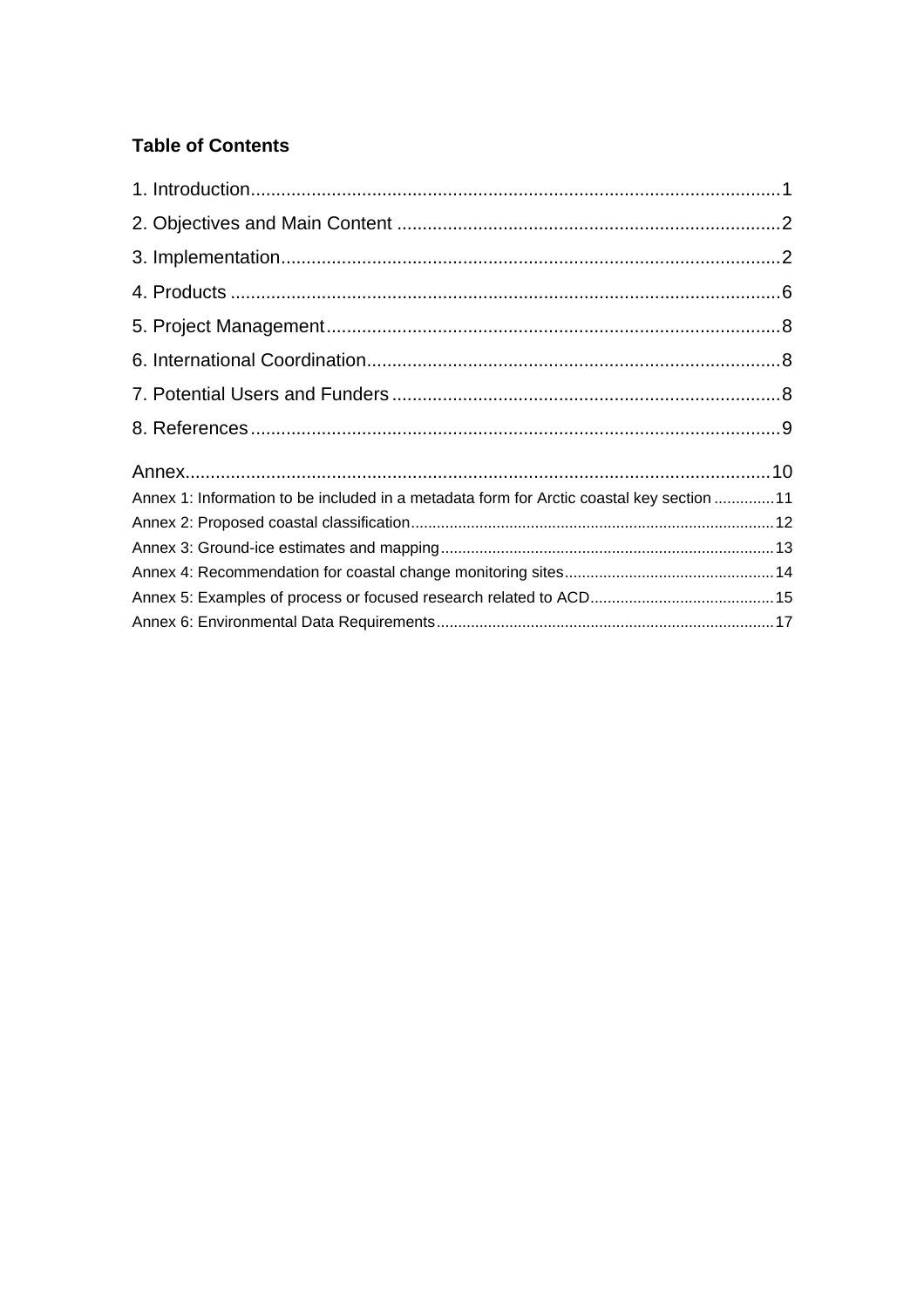# 1. Introduction

Arctic coastal dynamics refers to the process-response system, which operates on permafrost-affected coasts. The process-response system is defined as the product of the interaction between environmental variables (e.g. wind waves, water temperatures, sea ice, etc.), geology and morphology along those coasts. Investigations of the Arctic coast have a long history, dating back to the early European explorers of the 18th and 19th centuries, who were often accompanied by accomplished observers and naturalists. Observations recorded in journals from those expeditions form the foundations of modern Arctic coastal studies. Recent efforts to obtain similar observations based on traditional knowledge from indigenous groups are also helping to improve our understanding of conditions on a longer time scale. Studies of coastal dynamics have concentrated on the temperate regions like the eastern coast of the U.S. and tropical shore. In these areas, significant advances in the fields of coastal oceanography, morphodynamics and sediment transport have been made. However, Arctic coastal studies over the past two decades have identified many differences between the dynamics of permafrost-affected material and their temperate/tropical unfrozen counterparts. Of particular note are the influences of ice (ground-ice and sea ice).

Arctic Coastal Dynamics (ACD) is a multi-disciplinary, multi-national forum to exchange ideas and information. The project elements were formulated at a workshop in Woods Hole in November 1999 carried out under the auspices of the International Permafrost Association (IPA), its working group on Coastal and Offshore Permafrost and its coastal subgroup (Brown and Solomon 2000). As a result of the workshop a metadata form for the selection and establishment of key monitoring sites was developed (Annex 1). A consistent and generalized coastal classification scheme was established based on morphology and materials (Annex 2). Consensus was reached on direct and indirect methodologies for estimating ground-ice volumes and presentations of data on maps (Annex 3). Finally, a suite of standard tools and techniques for development of long-term coastal monitoring site was recommended (Annex 4). At the request of the IPA in April 2000 during the Arctic Summit Week the Council of the International Arctic Science Committee approved funding for a follow up workshop to develop a Science and Implementation plan for the ACD. The following report contains the results of a small workshop held at the AWI in Potsdam, October 18—20, 2000.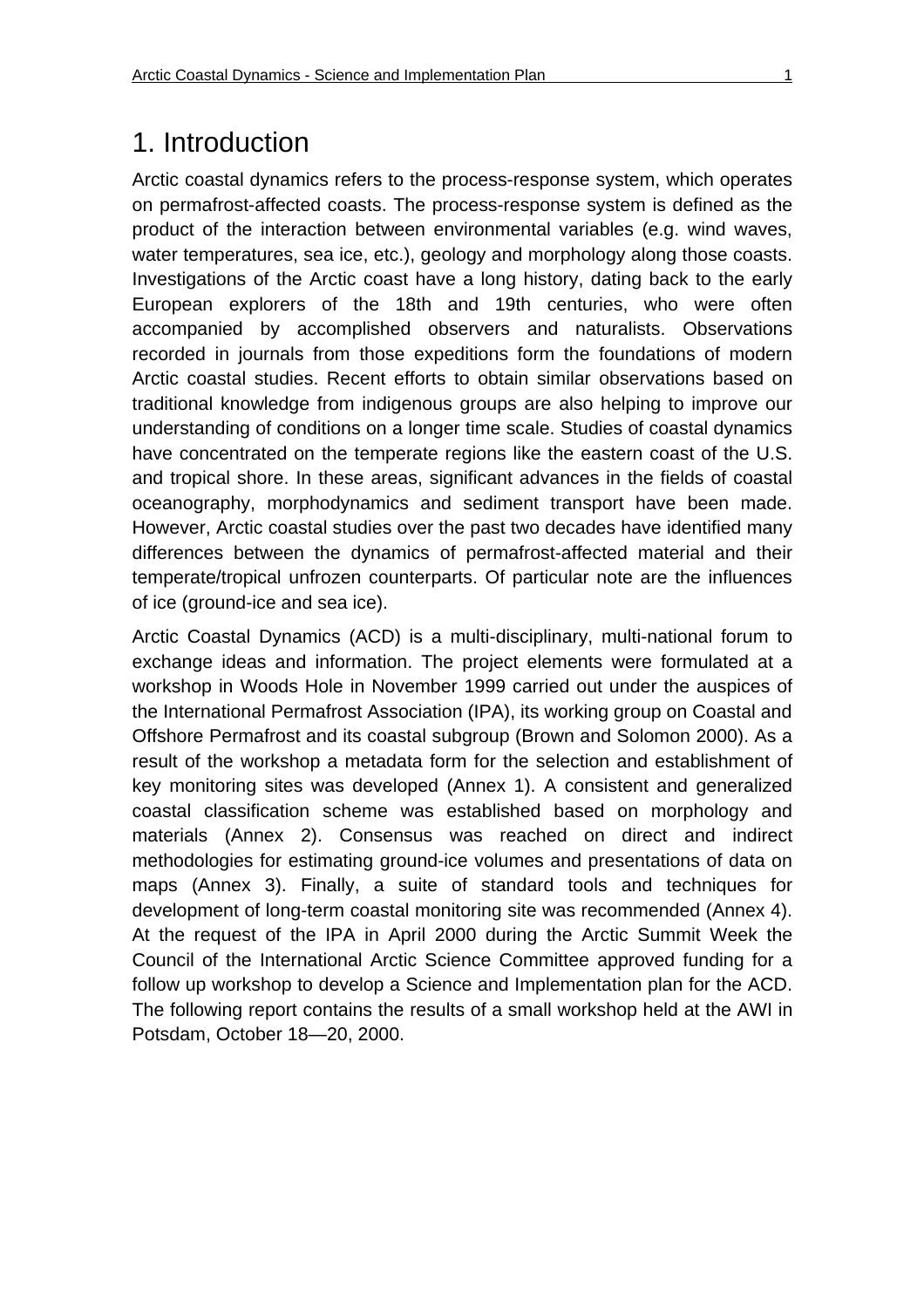# 2. Objectives and Main Content

The overall objective of the ACD Science and Implementation Plan is to improve our understanding of circum-Arctic Coastal Dynamics as a function of environmental forcing, coastal geology and cryology and morphodynamic behavior. In particular, we propose to:

- establish the rates and magnitudes of erosion and accumulation of Arctic coasts;
- develop a network of long-term monitoring sites including local communitybased observational sites;
- identify and undertake focused research on critical processes (see Table 1 and Annex 5 for examples);
- estimate the amount of sediments and organic carbon derived from coastal erosion;
- refine and apply an Arctic coastal classification (includes ground-ice, permafrost, geology etc.) in digital form (GIS format);
- extract and utilize existing information on relevant environmental forcing parameters (e.g. wind speed, sea level, fetch, sea ice etc.);
- produce a series of thematic and derived maps (e.g. coastal classification, ground-ice, sensitivity etc.);
- develop empirical models to assess the sensitivity of Arctic coasts to environmental variability and human impacts.

# 3. Implementation

The program will be implemented in three phases (see Figure 1 showing a time line and milestones for each major component of the Plan). Throughout all three phases, the ACD web site will be updated and developed to facilitate communication and data exchange. An occasional electronic newsletter will present summary information to a wide audience.

## **3.1 Phase 1 (18 months)**

The first phase is directed towards the assessment and synthesis of existing information on coastal properties and dynamics. The quality and availability of relevant information will be assessed using information developed from metadata forms, literature, and the classification of coasts and ground-ice (procedures developed during the Woods Hole Workshop, see Annexes 1, 2, and 3). Four Working Groups (WG) will be established to perform the tasks:

**Literature WG:** Regional representatives from the circum-Arctic countries will be responsible for conducting a review of relevant published papers, reports and coastal maps for their area. An annotated bibliography will be compiled and data on erosion rates, carbon content of soil and sediments of coastal sections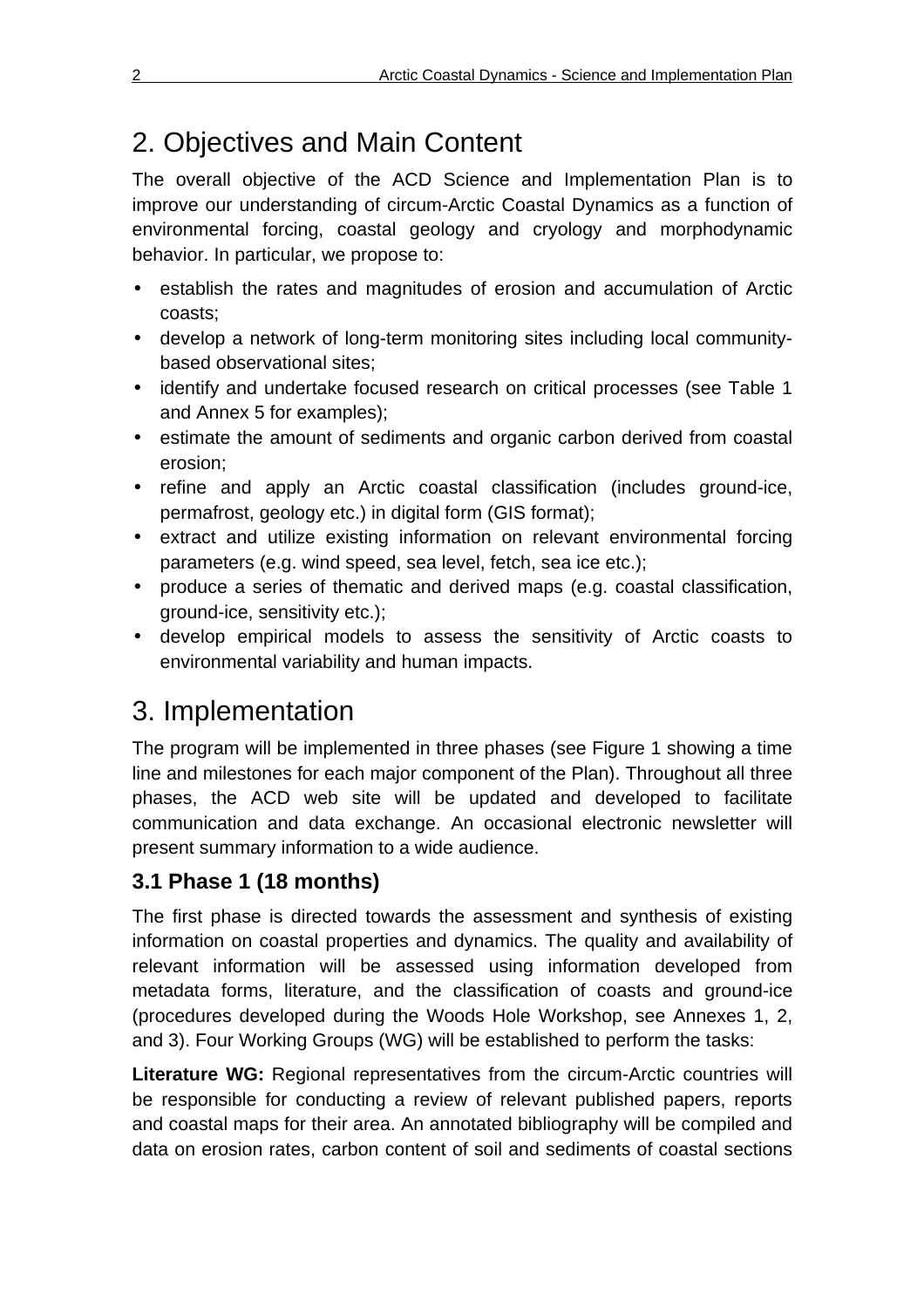and sediment input from erosion will be extracted for inclusion in the ACD database. The literature search will form the basis of a circum-Arctic coastal bibliography based on the format of the IPA/INTAS map and ground-ice bibliographies (see Streletskaya et al. 1998)

**Metadata WG:** Much of the information required for the development of a circum-Arctic coastal database resides in unpublished reports and personal databases of individual scientists. The metadata WG will be responsible for compiling an inventory of the following information from unpublished sources: erosion rates and magnitudes, ground-ice estimates, appropriate maps, charts, remote sensing data and air photos, existing key and observational sites, coastal sediment delivery and organic carbon content of coastal materials. This will be done using metadata forms, which will be distributed by the WG. Webavailable maps of progress in metadatabase development will be vehicles for encouraging wide participation.

**Environmental data WG:** Environmental data refers to the meteorological and hydrodynamic variables, which affect the coast. This includes information on winds, waves, currents, water levels, water and air temperatures, sea ice, etc. (for details see Annex 6). Much of the data resides in existing national and international archives. Efforts are required to extract and format the relevant subsets of the data for inclusion in an Arctic coastal database. In addition, information which is specific to questions of coastal dynamics, such as the type, frequency and intensity of storms, is not necessarily available in an easily extractable form. Using this as an example, it may be necessary to devote some effort to querying historical databases (e.g. NCEP reanalysis) using criteria such as wind speed, direction and duration in order to extract data on storminess. Close coordination with international climate change projects will be necessary in order to avoid duplication of efforts.

**Classification and mapping WG including ground-ice:** This WG has the responsibility for the development of the database structure, compilation and maintenance of the classification databases (ground-ice and coastal properties) and development of the GIS-based map products (including CD-ROM, webbased and hardcopy). Initially, efforts will be focussed on refinement of the coastal and ground-ice classification schemes developed at the Woods Hole Workshop (included in Annex 3). This will be done by applying the schemes at 8-10 sites along the coasts of the Yamal Peninsula, Pechora Sea, Laptev Sea, Beaufort Sea, Svalbard, Kara Sea and the Canadian Arctic Archipelago. Mapping will be performed by regional experts as identified at Woods Hole. Coastal segments of approximately 50-100 km will be mapped on 1:500 000 map sheets and digitized into a GIS using a structure which will permit querying and display of individual map units both along-shore and across-shore. The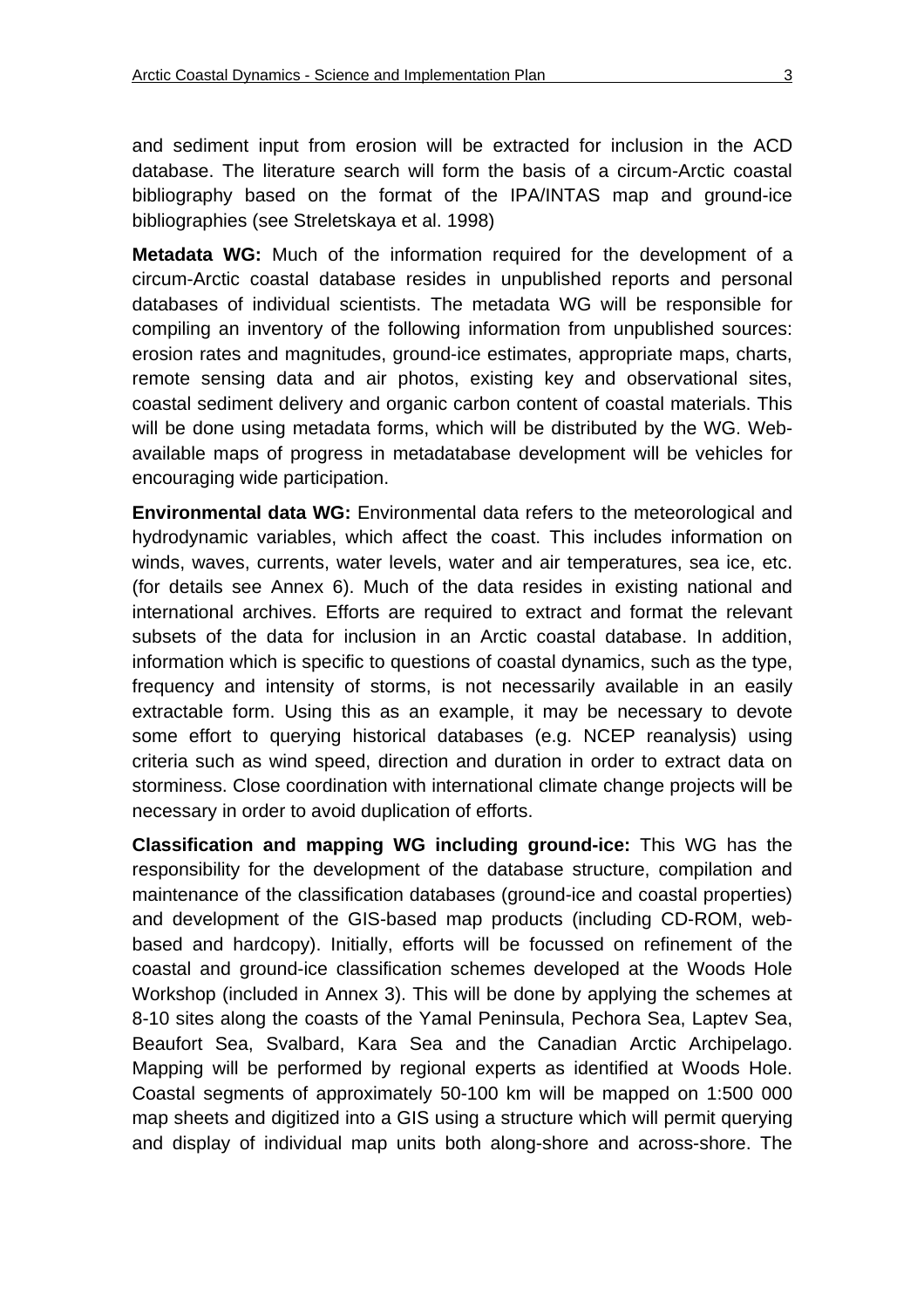Working Group, assisted by the regional experts will evaluate the classification scheme and the database structure to ensure that it captures relevant information at an appropriate level of detail. Once consensus is achieved, the refined classification will be applied to the circum-Arctic coasts where sufficient data is available. Concurrent activities will include efforts to transfer information from existing digital and hard-copy classification schemes (e.g. the Geological Survey of Canada Coastal Information System and regional/national oil spill sensitivity maps) to the generalized/unified ACD system.



Figure 1: Main elements of the Science and Implementation Plan, schedule and milestones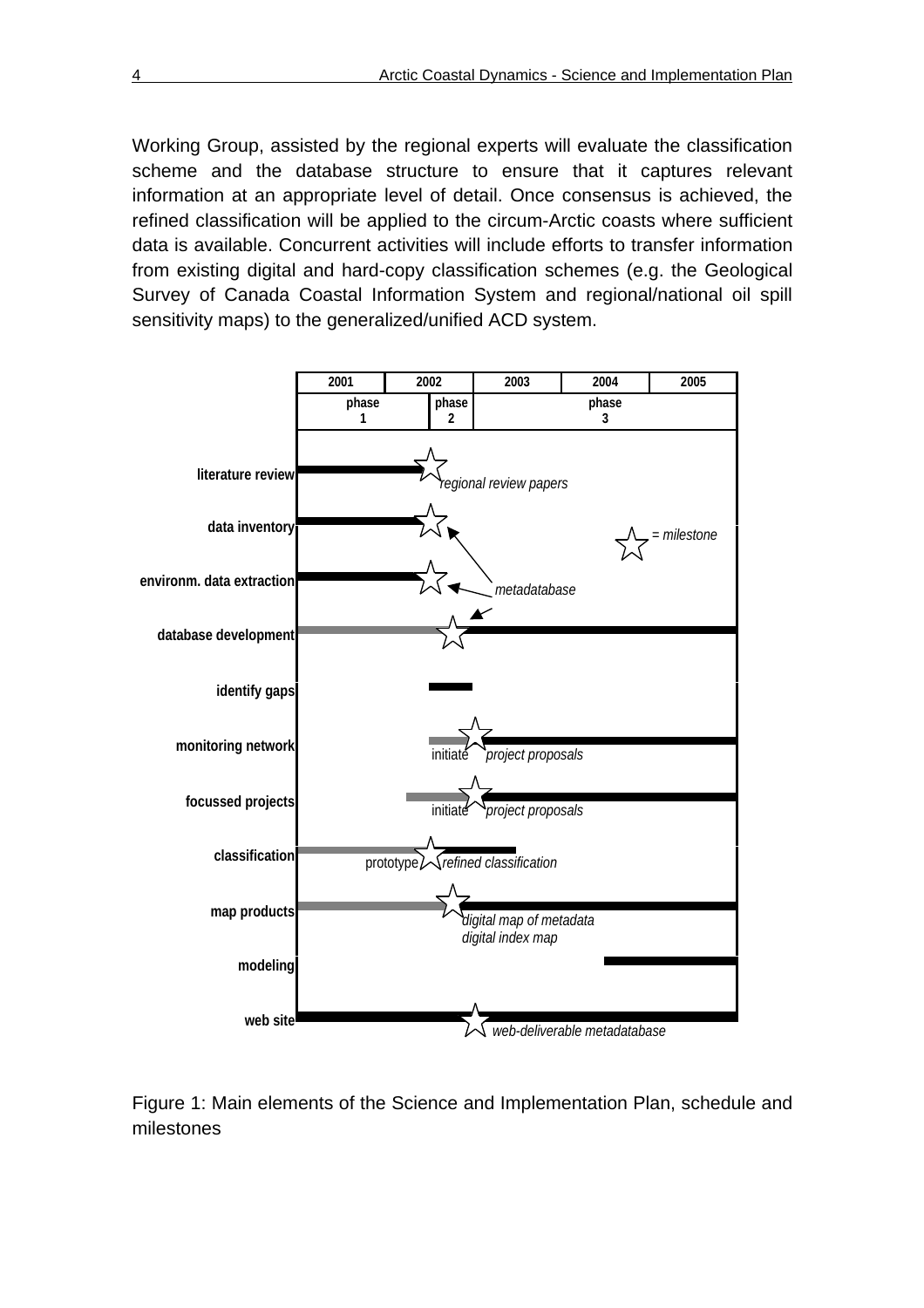## **3.2. Phase 2 (6 months)**

During the second phase the databases developed in phase 1 will be analyzed. Based on these analyses the following steps will be undertaken to:

- identify gaps;
- establish a network of monitoring sites (considering identified gaps) using the protocols established at the Woods Hole Workshop (see Annex 4), this will be undertaken by regional groups (candidate key sites are shown in Figure 2);
- develop national and multi-national projects for focused research studies and to fill gaps (will be developed during annual workshops or based on national priorities);
- initiate coastal classification and mapping:
	- regional representatives will apply the coastal (see phase 1) and ground-ice (Annex 3) classifications by annotation of manuscript maps at the scales between of 1:200,000 and 1:1,000,000;
	- digitization of the information according to the database structure defined in phase 1.

## **3.3 Phase 3 (36 months)**

During the third phase coastal monitoring will be performed and process-related research projects will be implemented. By the end of phase three, map production will be completed and models for prediction of coastal sensitivity will be developed. The tasks are to:

- maintain monitoring sites (see Annex 4);
- complete ground-ice and coastal mapping of Arctic coasts;
- using the GIS database produce circum-Arctic thematic and derived maps in CD-ROM, web-deliverable and hardcopy formats (e.g. coastal types, ground-ice, sensitivity, sediment and carbon input, coastal change)
- continue process-related field research, examples of potential projects are listed in Table 1 (implementations of individual aspects of some of the proposals are already underway as parts of national programs or academic research projects, ACD will endeavor to initiate collaborative projects and facilitate international cooperation for implementation of priority research);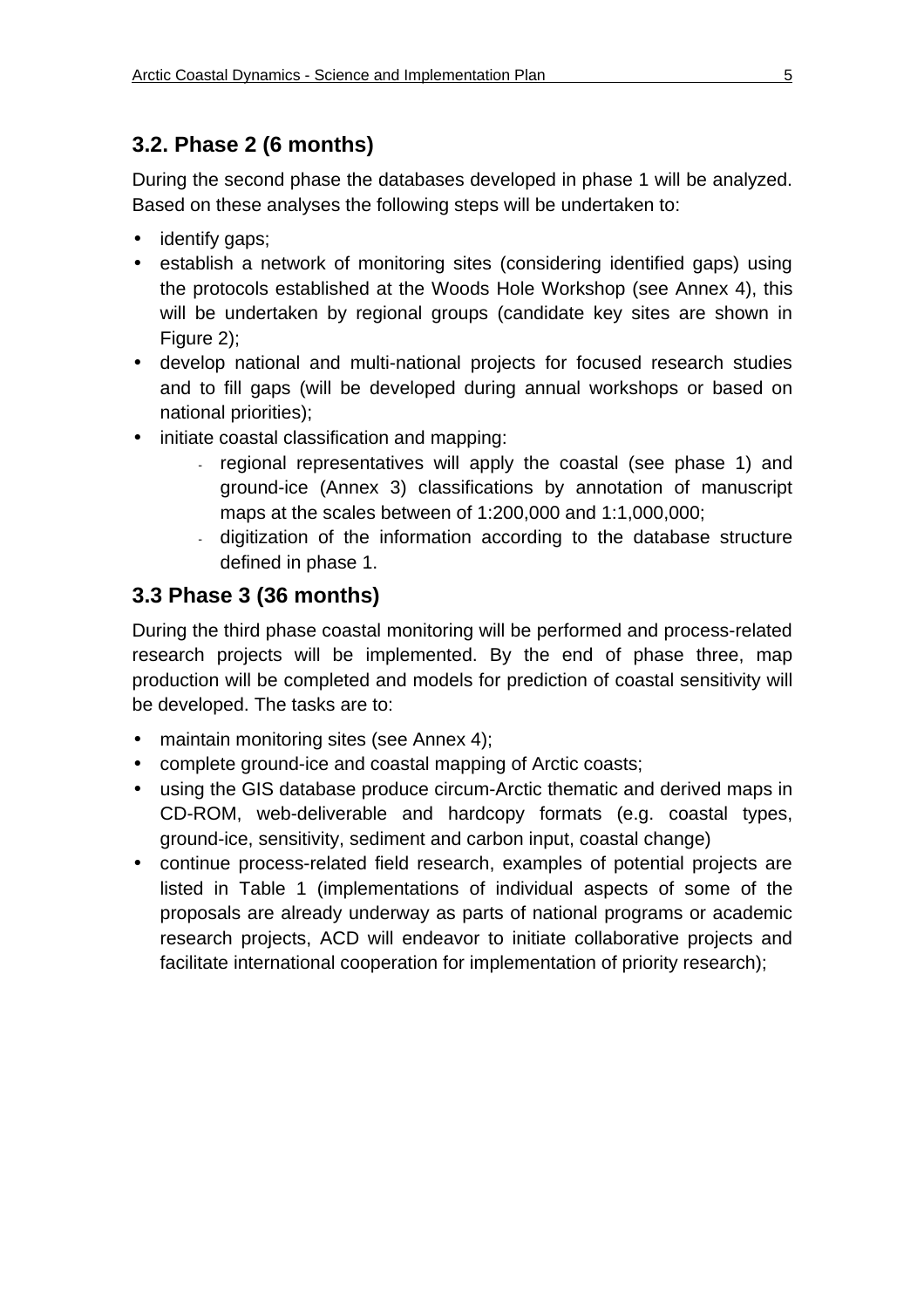Table 1: Examples of process or focused research related to ACD (for detailed description, see Annex 5)

| Investigations of the thaw consolidation of subsea |  |  |  |  |  |  |  |
|----------------------------------------------------|--|--|--|--|--|--|--|
| permafrost and its role on coastal erosion         |  |  |  |  |  |  |  |
| Weathering and erosion of bedrock                  |  |  |  |  |  |  |  |
| Fate of eroded organic carbon and sediments        |  |  |  |  |  |  |  |
| Natural hazards                                    |  |  |  |  |  |  |  |
| Effects of human activities (e.g. coastal mining)  |  |  |  |  |  |  |  |
| The role of sea ice processes                      |  |  |  |  |  |  |  |
| Influence of sea level on sediment dynamics        |  |  |  |  |  |  |  |

• adapt existing or develop new models to predict the sensitivity of Arctic coasts.

# 4. Products

Several continuing and final products are anticipated:

- Communications: The web site will be expanded for data access, delivery, and linkages. An occasional electronic newsletter will be used to present summary information to a wide audience.
- Map: A digital circum-Arctic index map at approximately 1:7,500,000 to display generalized information including coastal DEM, geologic material, ground-ice, erosion status, site locations, and selected representative coastal segments.
- Database: The digital coastal database with interactive map viewing capabilities will be a final product and available on the web and on a CD-ROM.
- Synthesis: A book or special issue of a polar journal will present final results of synthesis and focused research.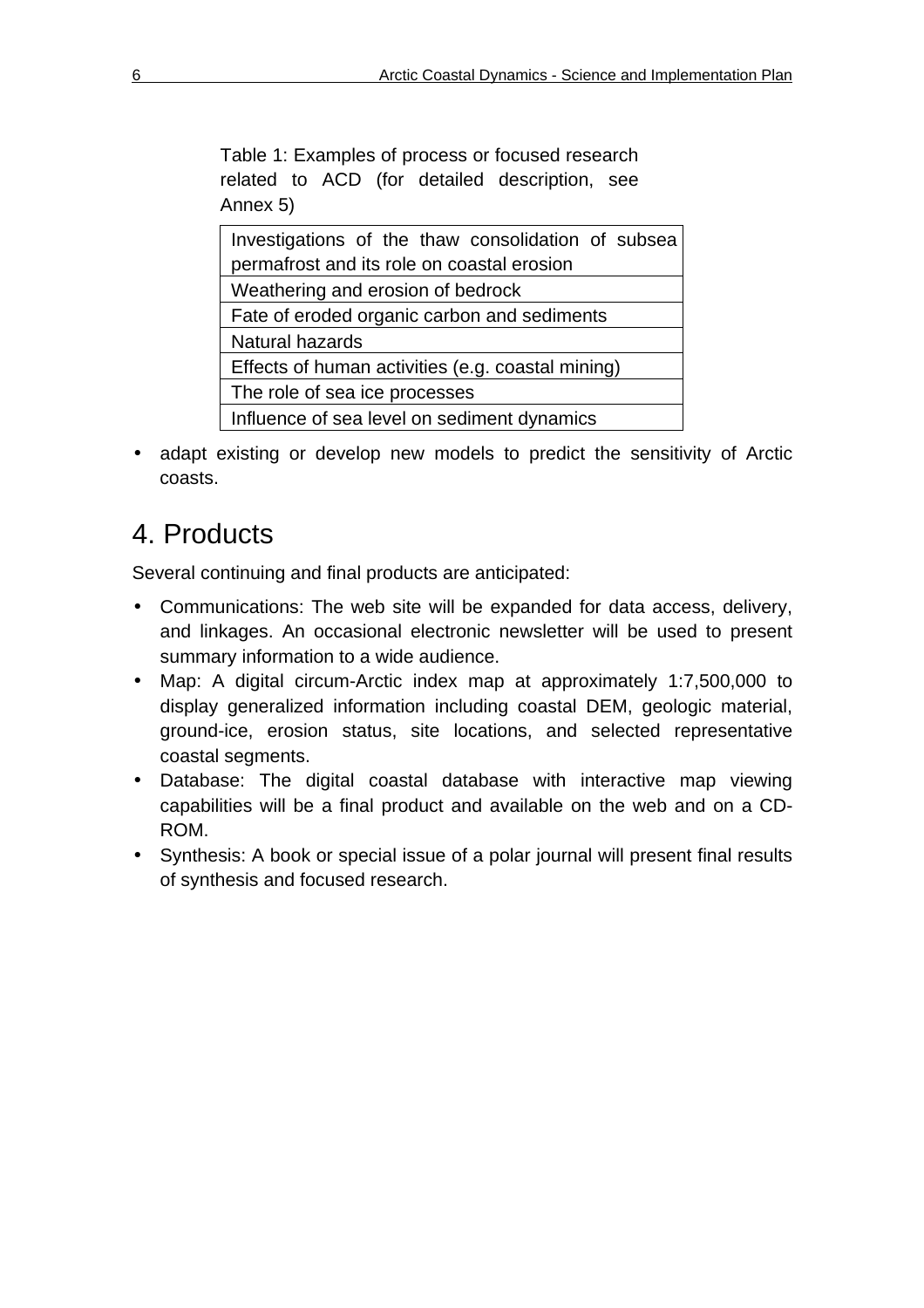

| Οm,    |
|--------|
| -20 m  |
| – 60 m |
| 100 m  |
| 200 m  |
| 500 m  |
|        |

Figure 2: Candidate key sites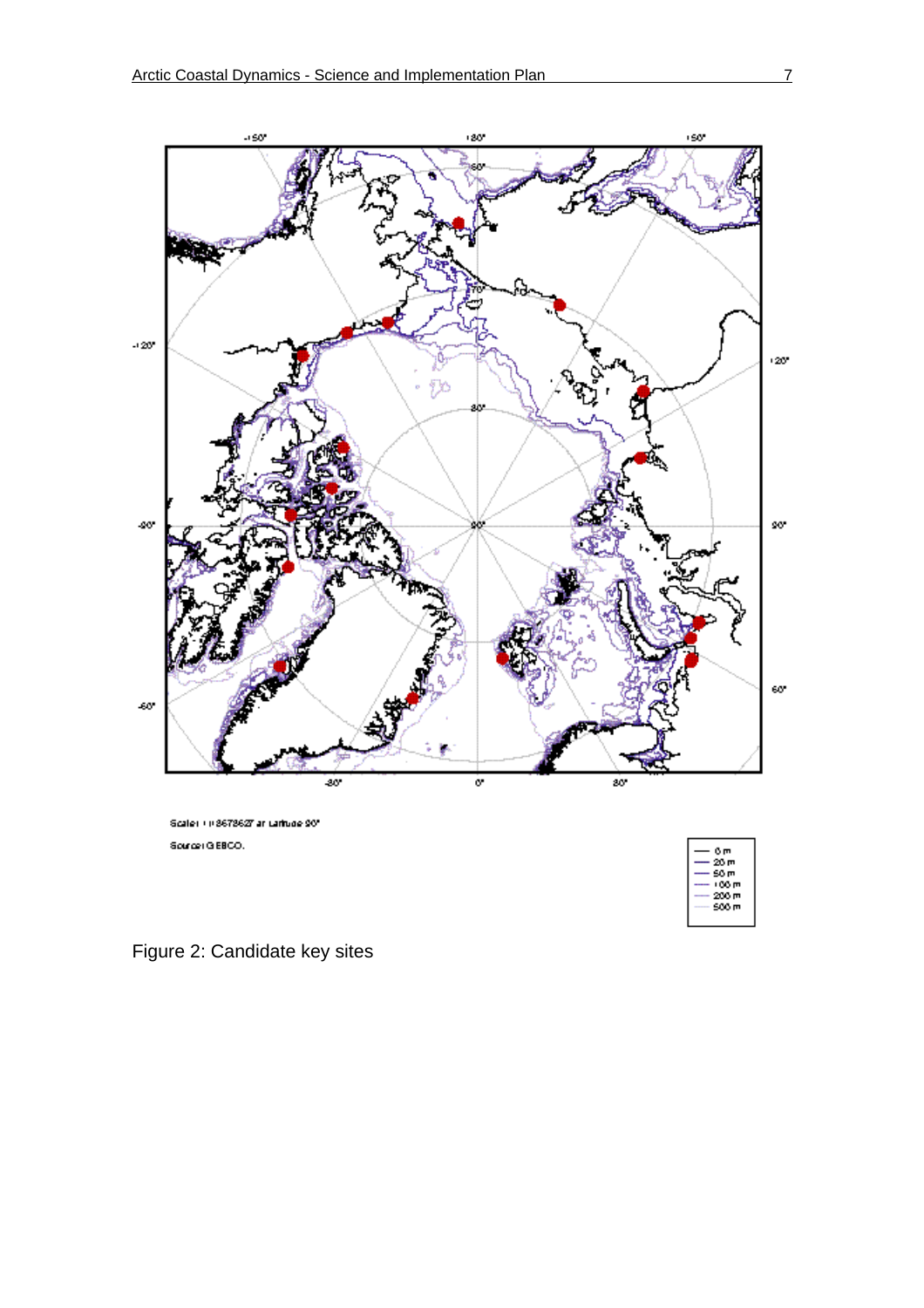# 5. Project Management

During the Potsdam workshop, the participants selected Volker Rachold to be the official IASC Project Leader. Hans Hubberten, Director of the AWI Potsdam Department, agreed that a project office could be established at AWI-Potsdam with a secretariat to maintain international communications including the web site developed by Volker Rachold and an electronic newsletter. The secretariat will be assisted by the International Steering Committee (ISC) (see Potsdam Workshop participants for membership). The ISC responsibilities are to oversee development of ACD and the Working Groups activities, and actively participate in liaison and coordination with other international organizations and programs. The Working Groups will develop and conduct the tasks as outlined in the plan.

Annual meetings or workshops will be used to review progress and modify the plan as required. As a cost saving measure and outreach to other workers, we will use other permafrost meetings as the venue for the ACD 2-3 day annual meeting. The following is a tentative schedule.

- First European Permafrost Conference, Rome, April 2001.
- Eighth International Conference on Permafrost, Zürich, July 2003.
- Pushchino annual spring conferences 2001, 2002 and 2004.
- Final Conference with Special Conference Journal Issue, mid-late 2005.

# 6. International Coordination

Primary coordination will be with the parent IPA and IASC activities and projects. For IASC this includes LOIRA, ADD, IBCAO and the new basin sediment project. There are many bilateral and multinational programs and projects for which close coordination and joint activities will be pursued, particularly the IGBP LOICZ program. The Secretariat will keep other organizations informed of ACD status including the AOSB, APARD, and IGU commissions.

# 7. Potential Users and Funders

Users: A diverse group of users is anticipated including industry, local and regional governments, environmental organizations interested in habitat protection and utilization (CAFF, AMAP, WCMC), and policy organizations involved in assessments (IPCC, ACIA).

Funders: National research and mission funding agencies and regional and international organizations (ESF/EU, NATO, UNEP, UNESCO, INTAS), and industry (oil and gas, mining) are all potential sources of funding.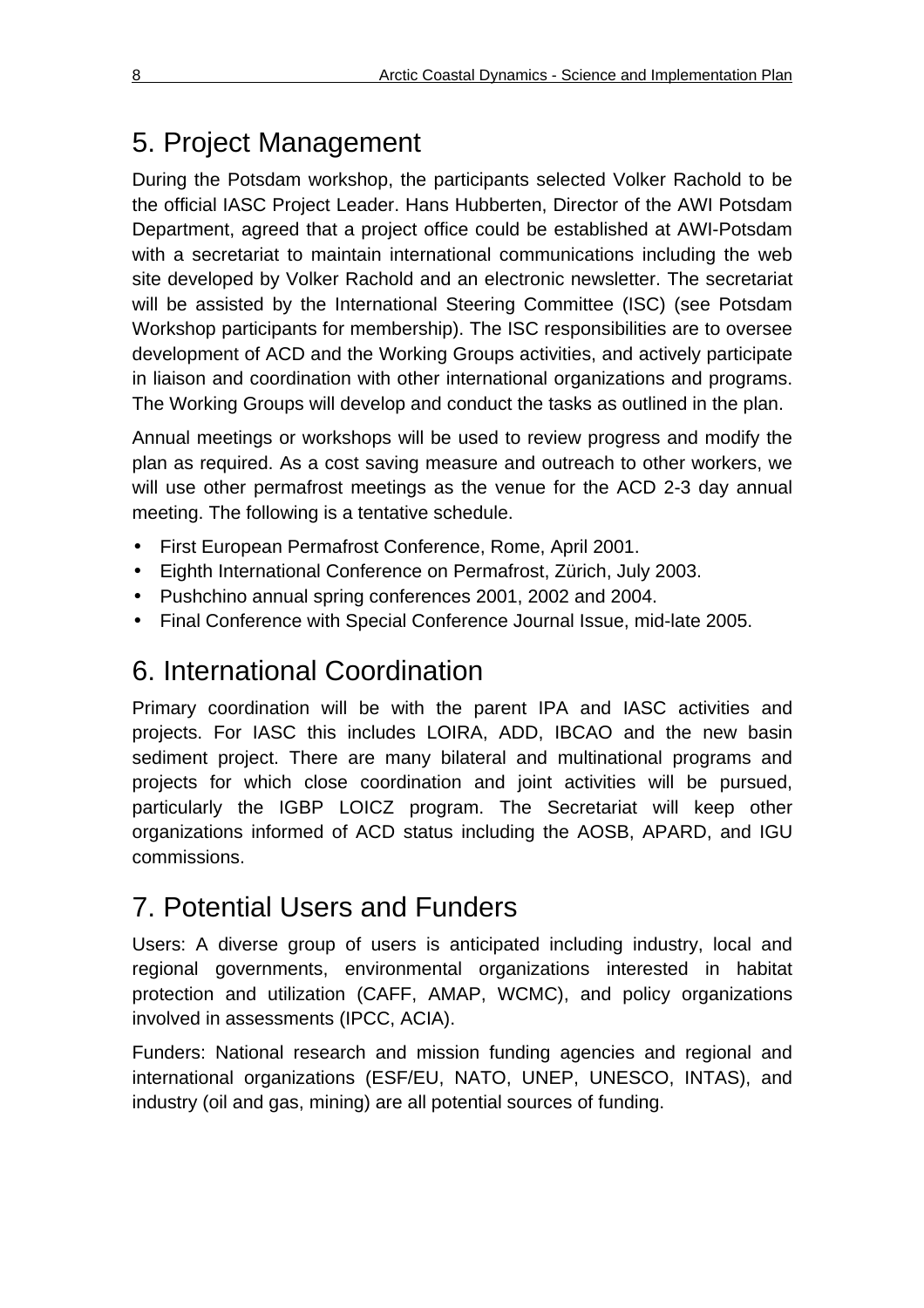## 8. References

Brown, J. and Solomon, S. (editors) (2000) Arctic Coastal Dynamics – Report of an International Workshop, Woods Hole, MA, November 2-4, 1999. Geological Survey of Canada Open File 3929.

MacDonald, R.W., Solomon, S., Cranston, R.E., Welch, H.E., Yunker, M.B. and Gobiel, C. (1998) A sediment and organic carbon budget for the Canadian Beaufort Shelf. Mar. Geol. 144, 255-273.

Rachold, V., Grigoriev, M.N., Are, F.E., Solomon, S., Reimnitz, E., Kassens, H. and Antonow, M. (2000) Coastal erosion vs. Riverine sediment discharge in the Arctic shelf seas. International Journal of Earth Sciences (Geol. Rundsch.) 89, 450-460.

Reimnitz, E. and Barnes, P.W. (1987) Sea ice influence on Arctic coastal retreat. Proceeding Coastal Sediments 87, New Orleans. American Society of Civil Engineers, pp. 1578-1591.

Streletskaya. I.D., Leibman, M.O., Gerhart, L.A., Haggerty, C.D., and Brennan, A.M. (1998) Russian permafrsot map bibliography and index. In Permafrost Seventh International Conference, Yellowknife, Canada, June 23-27, 1998, A.G. Lewkowicz and M. Allard (editors) Universite Laval Centre d'etudes nordiques, Collection Nordicana , pp. 1017-1020.

Taylor, A.E., Dallimore, S.R. and Outcalt, S.I. (1996) Late Quaternary history of the Mackenzie-Beaufort region, Arctic Canada, from modeling of permafrost temperatures, 1. The onshore-offshore transition. Canadian Journal of Earth Sciences 33, 52-61.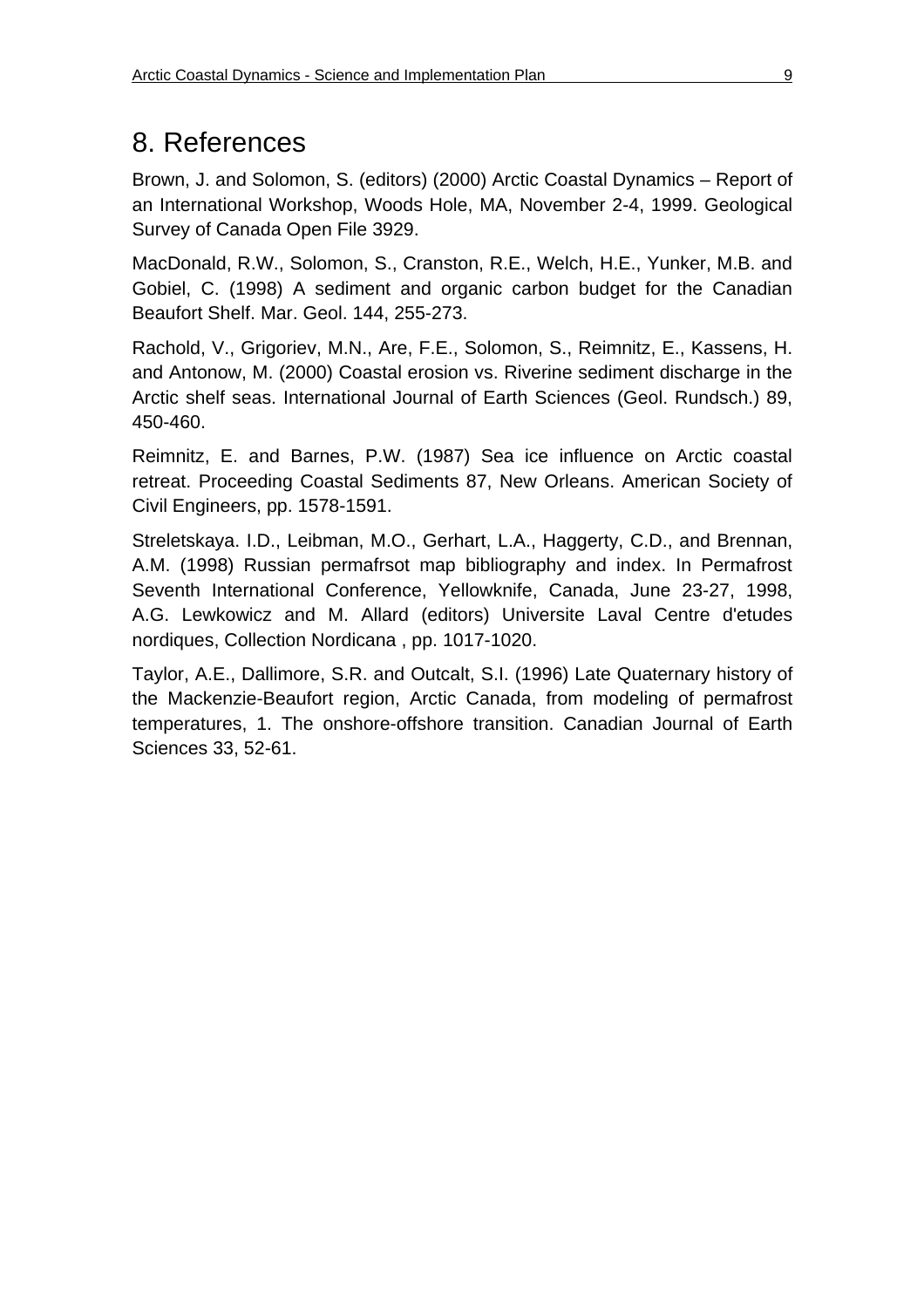Annex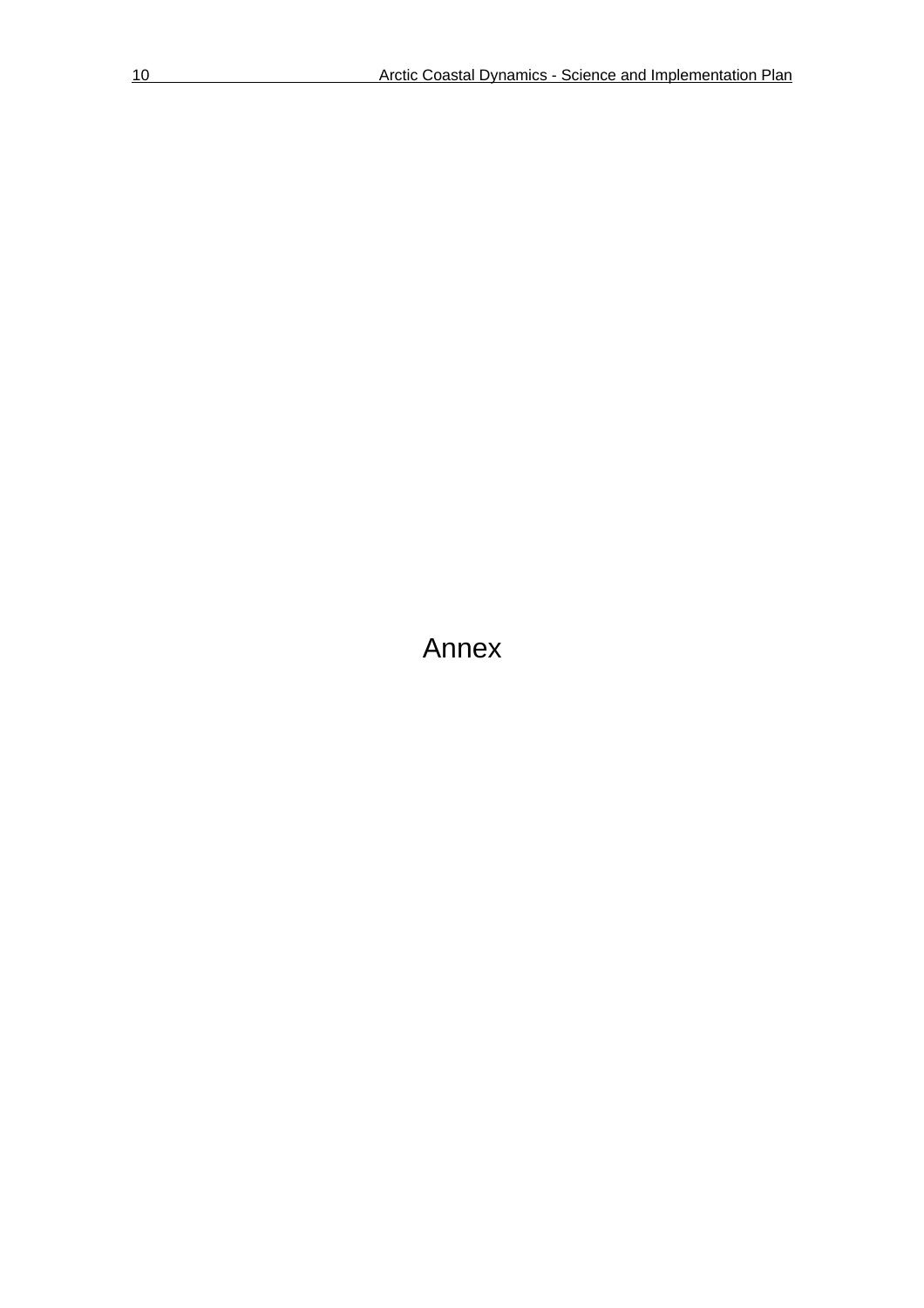#### **Annex 1: Information to be included in a metadata form for Arctic coastal key section**

COASTAL KEY SECTION NAME

COUNTRY AND REGION

LATITUDE AND LONGITUDE (degrees, minutes, seconds if available)

SECTION LENGTH (km)

OBSERVATIONAL PERIOD (years of observation, frequency of observation, etc.)

METHODS AND TYPES OF MEASUREMENTS

Onshore methods (GPS, theodolite, etc.)

Offshore methods (bathymetry, shallow seismic, etc.)

Remote sensing (aerial photographs, video, etc.)

SECTION MORPHOLOGY

Onshore (cliff height (m), cliff angle, local relief (m), etc.)

Offshore (shoreface profile, etc.)

GEOLOGY AND GEOCRYOLOGY (types of sediments [onshore and offshore], ice content and type, etc.)

DOMINANT SITE VEGETATION

METEOROLOGICAL CONDITIONS (air temperature, snow cover, wind speed and direction, frequency of storms, etc.; indicate frequency of observations)

OCEANOGRAPHIC CONDITIONS (sea level, tides, wave height, sea water temperature, currents, etc.; indicate frequency of observations)

ACCESSIBILITY OF COASTAL SECTION Mode of transportation (helicopter, road, offroad vehicle, river, etc.)

NAME AND LOCATION OF CLOSEST CLIMATE STATION (latitude, longitude, and distance from section, km; provide both meterolociacal and oceanographic data separately as available)

RESPONSIBLE INDIVIDUAL(S) AND ORGANIZATION FOR DATA COLLECTION (complete mailing address, email and fax addresses)

RELEVANT PUBLICATIONS (complete citation, use additional space)

SKETCH, PHOTO, VIDEO OF KEY SECTION (as available)

OTHER COMMENTS: (use additional space)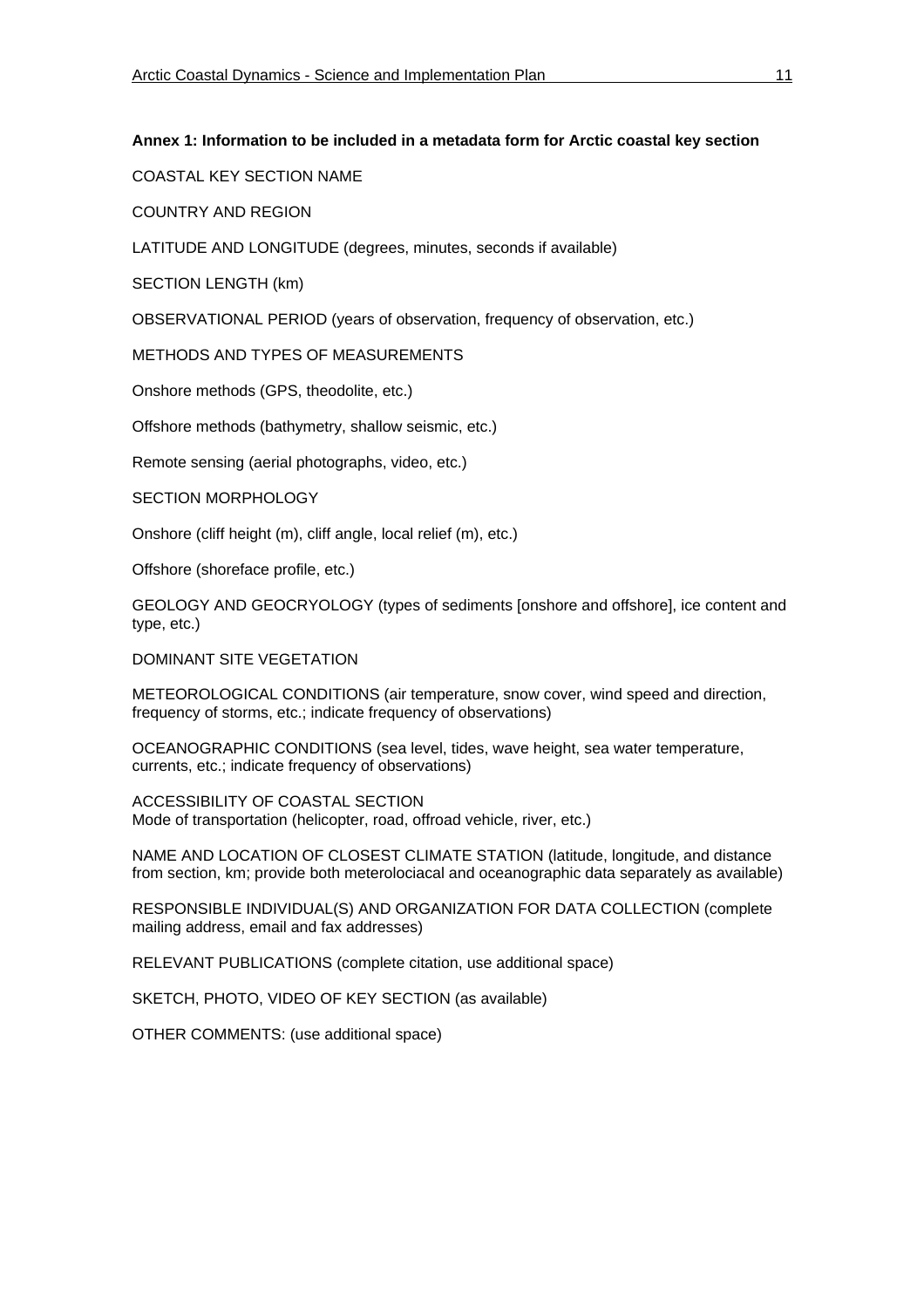| Onshore<br>(Zone which<br>immediately landward<br>of the backshore zone<br>to 1 km from extreme<br>high water)                              | <b>Backshore</b><br>(from the high water<br>large tide line land-<br>ward to the local cliff<br>tops or the landward<br>extent of marine<br>processes) | <b>Frontshore</b><br>(from the high water<br>large tide line to the<br>outer boundary of the<br>surf zone                                                   | <b>Offshore</b><br>(seaward of surface)                                                                      |  |  |  |
|---------------------------------------------------------------------------------------------------------------------------------------------|--------------------------------------------------------------------------------------------------------------------------------------------------------|-------------------------------------------------------------------------------------------------------------------------------------------------------------|--------------------------------------------------------------------------------------------------------------|--|--|--|
| FORM - code<br>Delta - D<br>Lowland $(<10m) - L$<br>Upland (10-500m) - U<br>Highland $(>500m) - H$                                          | FORM - code<br>Cliff (50) - C<br>Slope (3-50) - S<br>Flat $(<3) - F$<br>Ridged (terraced) -R<br>Ridge and basin - RB<br>Anthropogenic - A              | FORM - code<br>Cliff $(50^{\circ})$ - C<br>Slope (3-50°) - S<br>Flat $(3^{\circ}) - F$<br>Ridged (terraced) -R<br>Ridge and basin - RB<br>Anthropogenic - A | FORM - code<br>Steep -S<br>Gentle - G<br>(based on 2/10 m<br>isobaths capture<br>shape)                      |  |  |  |
| RELIEF (distance to)<br>10 m contour $(\# \# \#)$<br>100 m contour $(\# \# \#)$<br>500 m contour (###)<br>Lakes (presence/<br>absence/thaw) | Shorezone complexity<br>###                                                                                                                            |                                                                                                                                                             | RELIEF (distance to)<br>2 m isobath (###)<br>10 m isobath (###)<br>20 m isobath (###)<br>100 m isobath (###) |  |  |  |
| MATERIAL for four cross-shore zones are classified as follows:                                                                              |                                                                                                                                                        |                                                                                                                                                             |                                                                                                              |  |  |  |
| <b>Unlithified - code</b><br>mud-dominated - m<br>sand-dominated - s<br>gravel-dominated - g                                                | Lithified -code<br>sedimentary<br>igneous/metamorphic<br>poorly lithified                                                                              | <b>Ice</b> - code<br>floating - f<br>grounded - gr                                                                                                          |                                                                                                              |  |  |  |

#### **Annex 2: Proposed coastal classification**

diamict - d organic - o Mixtures- e.g. ms,sg Ground-ice: wedges and massive

#### **Man-made structures**

Table notes: Mapping methodology: use coding convention of onshore\_Form/ /backshore\_Fm/frontshore\_form/offshore\_Formm Onshore\_material/backshore\_material/frontshore\_material/offshore\_material Relief distance may be undefined if there is no elevation contour found which is orthogonal to the coast (e.g. island or peninsula)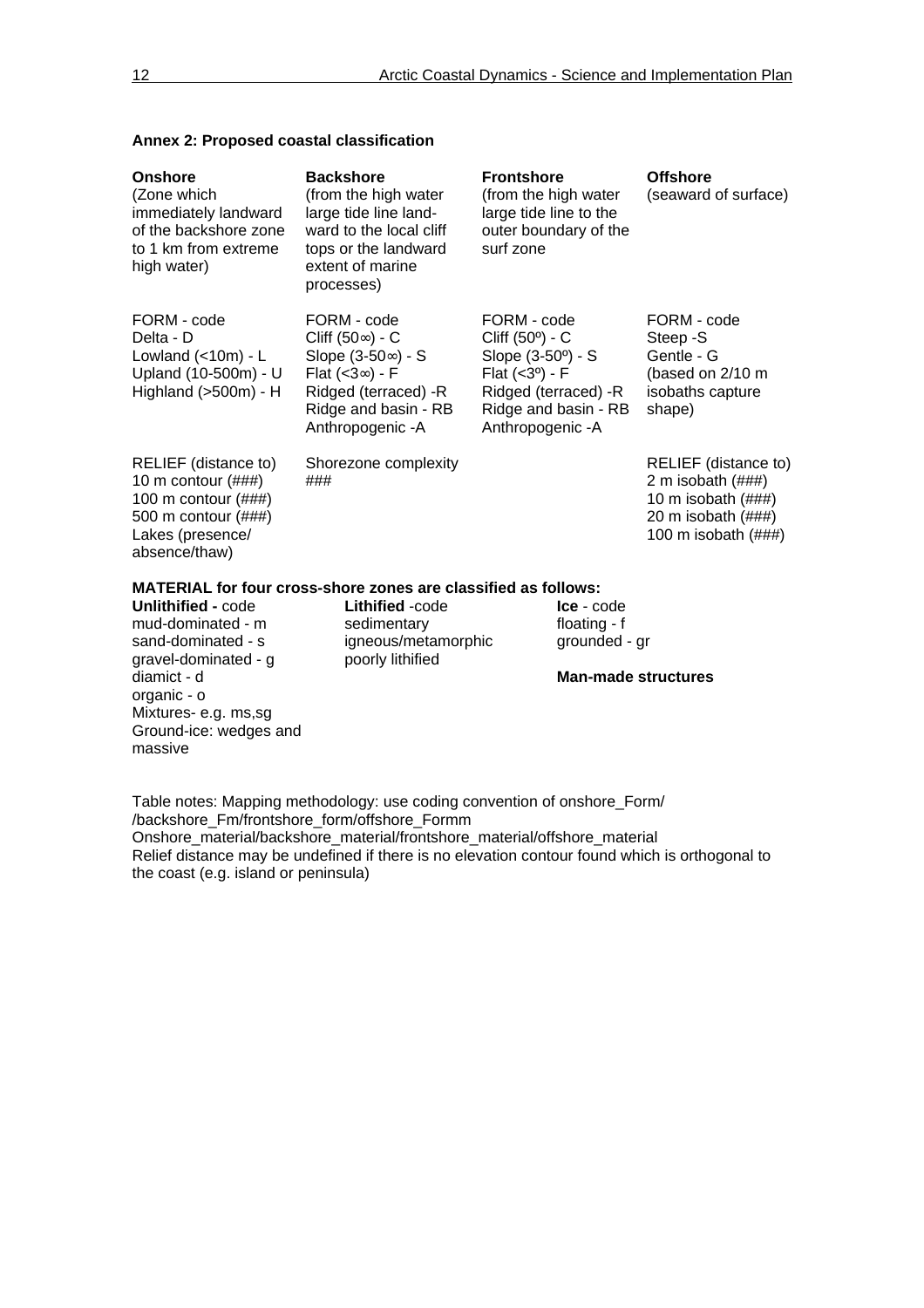#### **Annex 3: Ground-ice estimates and mapping**

| <b>Direct measurements</b> |                                                         |                  | Indirect measurements |                                                                                                     |  |
|----------------------------|---------------------------------------------------------|------------------|-----------------------|-----------------------------------------------------------------------------------------------------|--|
| Label                      | Type                                                    | Confidence level | Label                 | <b>Type</b>                                                                                         |  |
| A                          | Large natural exposures                                 | 5                | a                     | Graphic (video, still, historical<br>of natural exposures)<br>Photogrammetric                       |  |
| B                          | Boreholes/cores (single,<br>multiple, using geophysics) | $3 - 4$          | b                     | Geophysics (seismic, GPR,<br>EM, electrical resistivity,<br>gravity)                                |  |
| С                          | <b>Shotholes</b>                                        | $2 - 3$          | C                     | Terrain analysis (thermokarst<br>features, ice wedge polygons,<br>frost heave, slopes<br>processes) |  |
| D                          | <b>Limited Exposures</b>                                | $1 - 2$          |                       | Satellite remote sensing                                                                            |  |

| Annex 3.1: Methods for estimating ground-ice volume |  |  |
|-----------------------------------------------------|--|--|
|                                                     |  |  |

#### Annex 3.2: Visible/non-visible ice classification

| <b>VISIBLE ICE</b>   |           |                      |            |                | <b>NON-VISIBLE</b> |
|----------------------|-----------|----------------------|------------|----------------|--------------------|
| $\blacksquare$ Depth | Low 0-20% | <b>Medium 20-50%</b> | High $50+$ | <b>Bedrock</b> | Dry                |
| Upper                |           | UM                   | UH         | Ubr            | UD                 |
| <b>Lower</b>         |           | LM                   | LН         | LBr            | LD                 |

#### Annex 3.3: Example of database template

| Lavers   | ∟ithology | Method of | Confidence | Visible ice | Total | Ice bodies    |
|----------|-----------|-----------|------------|-------------|-------|---------------|
|          |           | Estimate  |            | volume, %   |       | (Massive ice) |
| 0-5 m    | Sand      |           | High       | $5 + 1$     |       | Ice wedges    |
| $5-15$ m | Silt      |           | High       | 10          | 10    | No            |
| 15-20 m  | Clav      | ЗB        | High       | $20+60$     | 80    | Tabular ice   |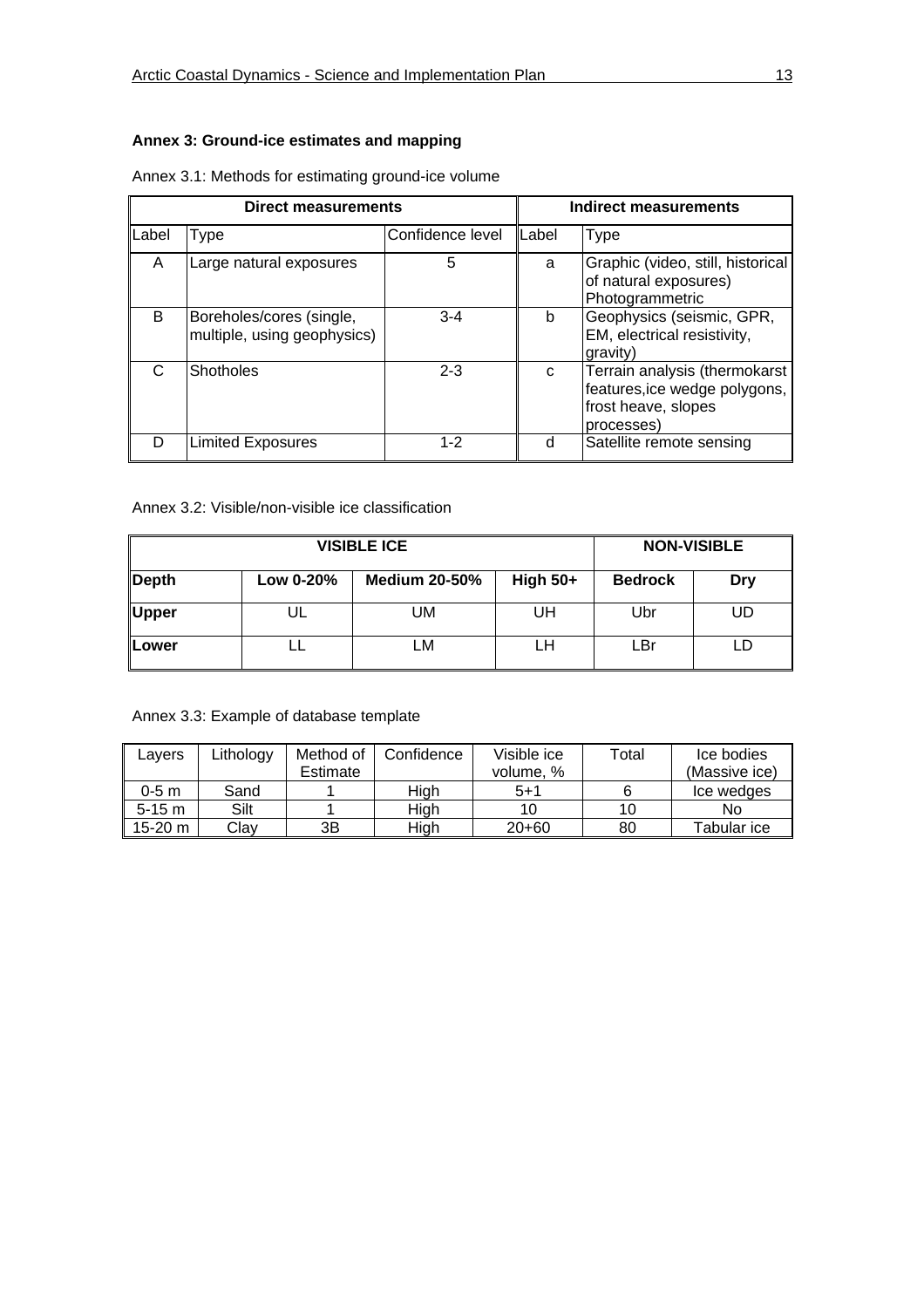#### **Annex 4: Recommendation for coastal change monitoring sites**

Key sites will be identified throughout the circum-Arctic for implementing a long-term monitoring program. A key site is defined as a site representative of a significant percentage of the coastline in the study region. Observational sites are areas where any information on coastal change is available to complement the key sites. Local researchers could nominate their study sites for key sites, if the minimum criteria are met. The following criteria and steps would be employed for site selection and study:

Assess the availability of the above-mentioned data: Ideally, sites for which baseline survey data and/or ancillary data are already available would be eligible for selection as a key site. Study area size: The minimum length of the shoreline to be studied at each key site is 300 m (length could be longer, depending on the type of coast to accommodate local variances). Within the 300 m, a minimum of three offshore/onshore profiles will be established perpendicular to the shore (see methods above).

Data standards: In order to eliminate differences among regional and national use of datums, all investigators should refer to the national sea level for conducting shoreline profiles. The WGS 84 map projection should also be used for the circum-Arctic coastal monitoring program. General information required for each site include: date of survey; time and time zone; investigator(s); methods used; profile survey line orientation; status of ground control points; and ancillary data (e.g., photos, active layer measurements, core sampling, etc.).

Establish and document ground control points: It is critical to establish ground control points at stable features that are not expected to change through time. These ground points will provide a benchmark for all shoreline survey field work and remote-sensing analyses at the key site, and they must be easily located on the ground as well as from the air. Full documentation of the ground point location and description (e.g., GPS location, photograph, recognizable site features) is essential for relocating by different investigators over time.

Mappable parameters: To supplement the coastal classification and mapping effort, key site investigators should record the following qualitative categories for rate of change: rapid retreating, moderate retreating, slow retreating, stable, accumulating. Both key and observational sites should have detailed information stored in a database management system that can be keyed to map presentation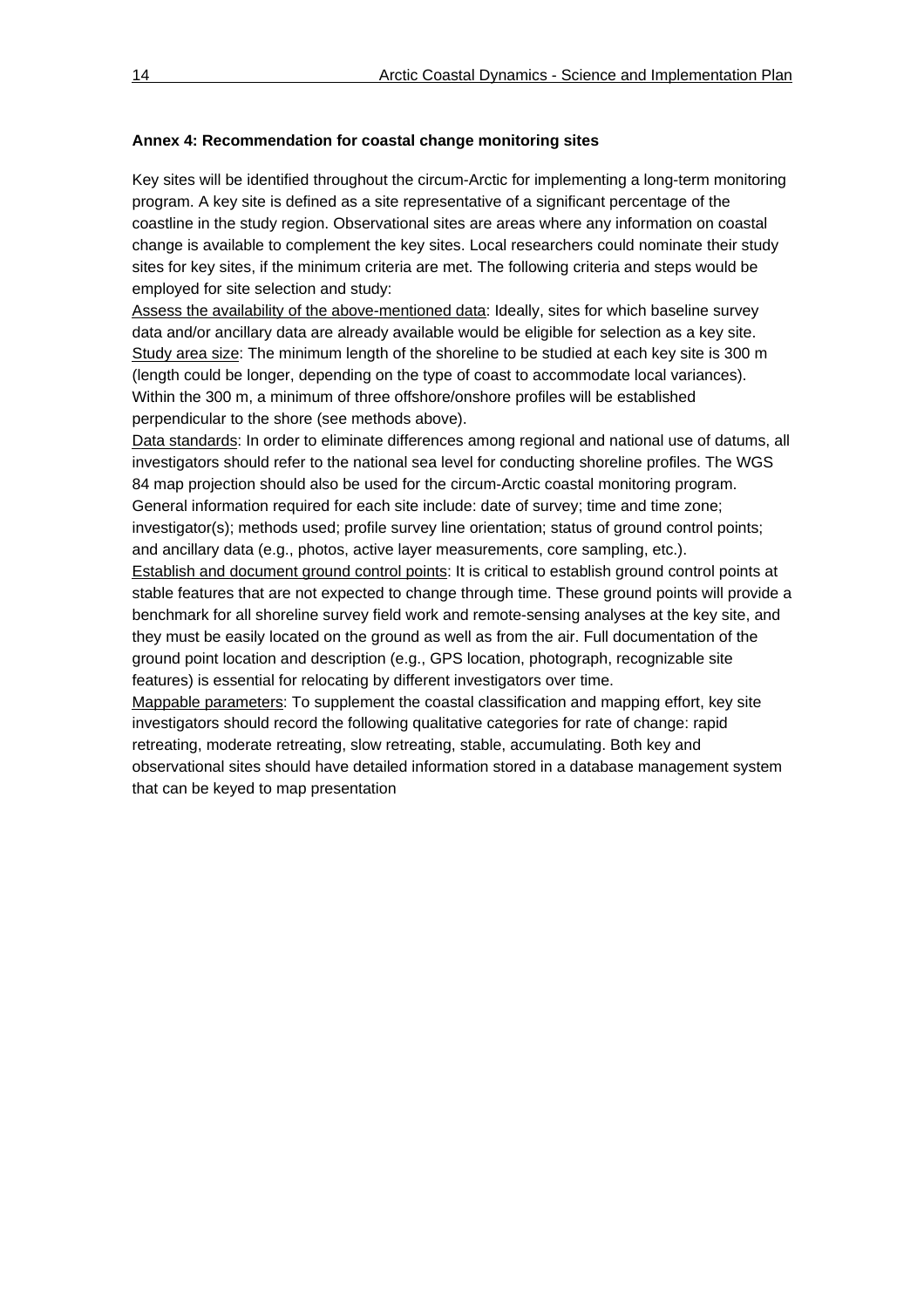#### **Investigations of the thaw consolidation of subsea permafrost and its role on coastal erosion**

There is considerable debate within the Arctic coastal community as to the relative roles of thaw subsidence, sea ice and hydrodynamic processes. Retreat of permafrost affected coasts results in the inundation of ice-bonded materials which often contain high concentrations of excess ice. The exposure of these materials to higher mean annual temperatures causes melting of interstitial and massive ice with consequent reductions in volume and subsidence of the sea floor (thaw consolidation). The rate and magnitude may vary substantially depending on ice content, water temperature and salinity, thermal and hydrodynamic properties of the sediments, initial water depth, etc. The rate of subsidence can easily exceed that of relative sea level rise. Local deepening of the sea adjacent to the shoreline causes an increase of wave energy and intensifies coastal erosion.

#### **Weathering and erosion of bedrock**

Arctic bedrock coasts may experience relatively rapid cliff retreat rates. This is mainly due to permafrost conditions, which cause a favorable environment for rock disintegration due to frost weathering. Frost weathering is caused by development of segregation ice as unfrozen water penetrates bedrock, and freezes. Temperature measurements from Arctic coastlines suggest that large temperature gradients may develop during spring thaw, so that water transport into the permafrost is facilitated through a period of time. Processes such as hydromechanical erosion and ice action effectively remove the weathered material and fresh bedrock is exposed. The rates of these processes, properties of the materials and contributions to the Arctic sediment budget are not well known.

#### **Fate of eroded organic carbon and sediments**

Organic carbon and sediments are supplied to the Arctic shelves and basins by rivers and rapid erosion of unlithified coastal materials. This information is important in order to understand the role of the Arctic in the global carbon budget; whether it is a source or a sink for carbon. An understanding of sediment input from modern coasts and rivers is critical to the interpretation of cores from Arctic shelves and basins and is therefore important for developing an understanding of the sedimentary history of the Arctic Ocean. Previous studies from the Laptev Sea and the Canadian sector of the Beaufort Sea including the Mackenzie Delta suggest pronounced regional differences and indicate that in some regions (e.g. the Laptev Sea) coastal sediment input can exceed riverine sediment supply (MacDonald et al. 1998, Rachold et al. 2000). Proposals to improve our understanding of sediment and carbon burial and transport will be encouraged.

#### **Natural hazards**

During the last decades the Arctic coastal zones have been a place of increasing human activity (especially since the beginning of the oil and gas production). Rapid development, combined with short periods of observation of natural phenomena creates a situation with considerable potential for natural disasters. A better understanding of coastal processes in high latitudes along with more information about reccurence of extreme events is critical for the safe development of the circum-Arctic coastlines. Ice hazards (ice push and ride up; open water extent), extreme waves and water levels, tsunamis, thermokarst and coastal retreat require further investigation.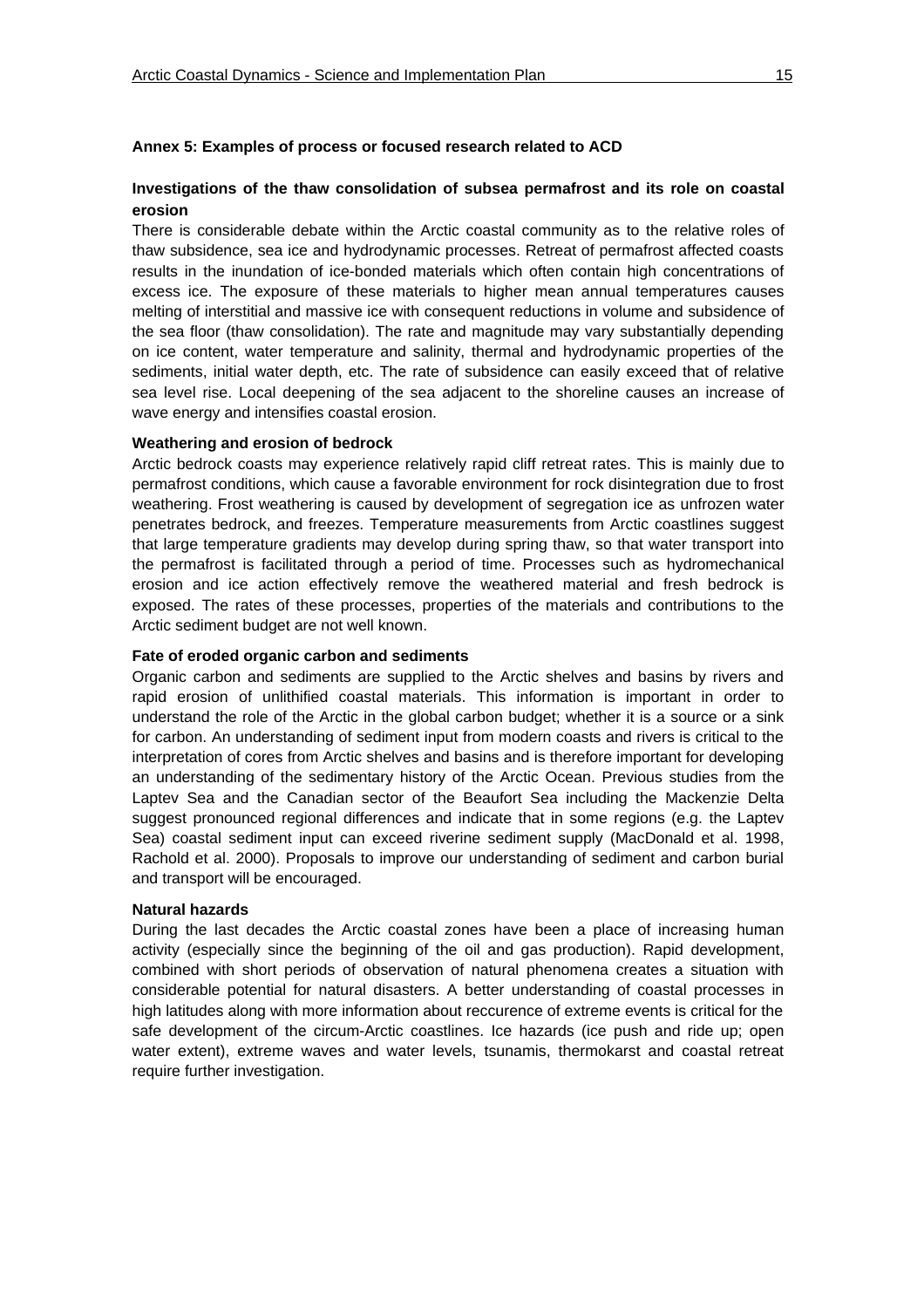#### **Annex 5: Examples of process or focused research related to ACD (continuation)**

#### **Effects of human activities (e.g. coastal mining)**

The coastal system in permafrost zones is very fragile and characterized by low levels of stability. Industrial development often initiates degradational morphodynamic processes. Projects which are designed to investigate the effects of human activities on Arctic coasts (e.g. coastal mining, construction, shore protection, etc) will be encouraged.

#### **The role of sea ice processes in erosion and sediment transport**

Sea ice plays a major role in controlling the dynamics of Arctic shores. During the winter the land-fast ice totally protects the coast from waves and bottom-fast ice transmits winter temperatures into the seabed causing aggradation of permafrost and frost heave. The timing of break-up and freeze-up relative to the storm season and the evolution and characteristics of the open water area are principal influences on coastal changes. Sea ice may also be and agents of sea floor erosion and sediment transport by the ice-keel scouring, ice ride-up and pile-up; sediment transport by anchor-ice, frazil-ice, and drift-ice etc. The relative role of sea in parts of the Arctic is reasonably well established. Work by Reimnitz and Barnes (1987) have shown the importance of sea ice processes along the Alaskan Beaufort Sea; Taylor et al. (1996) has identified a similar paramount role for sea ice in the Canadian Archipelago. In other areas (e.g. the Mackenzie River are), its role is less certain. Changing sea ice conditions under predicted warmer Arctic climate may have dramatic effects on coasts, which are habituated to a particular sea ice regime. Proposals to study the relative importance of sea ice in other Arctic locations would permit the development of analogues for predicting the effects of changing sea ice regimes.

#### **Influence of sea level on sediment dynamics**

Global sea level is predicted to rise 50 cm in the next century as a result of climate warming. Regional predictions for Arctic seas are few in number, but suggest that the rise may be significantly less in the north. However, even small accelerations in the rate of SLR in areas, which are currently stable or already subsiding may cause increases in coastal erosion and other transport processes. National tide gauges networks are being used to monitor Arctic sea level, however, long-term gauge sites are limited and those areas which are most susceptible to the rising sea level (unlithified coasts) are the ones which are most difficult to monitor. New satellite and GPS technologies may provide a partial answer to this problem. Research directed to monitoring Arctic sea levels and studying the effects of changes in the rate and direction of sea level change is required.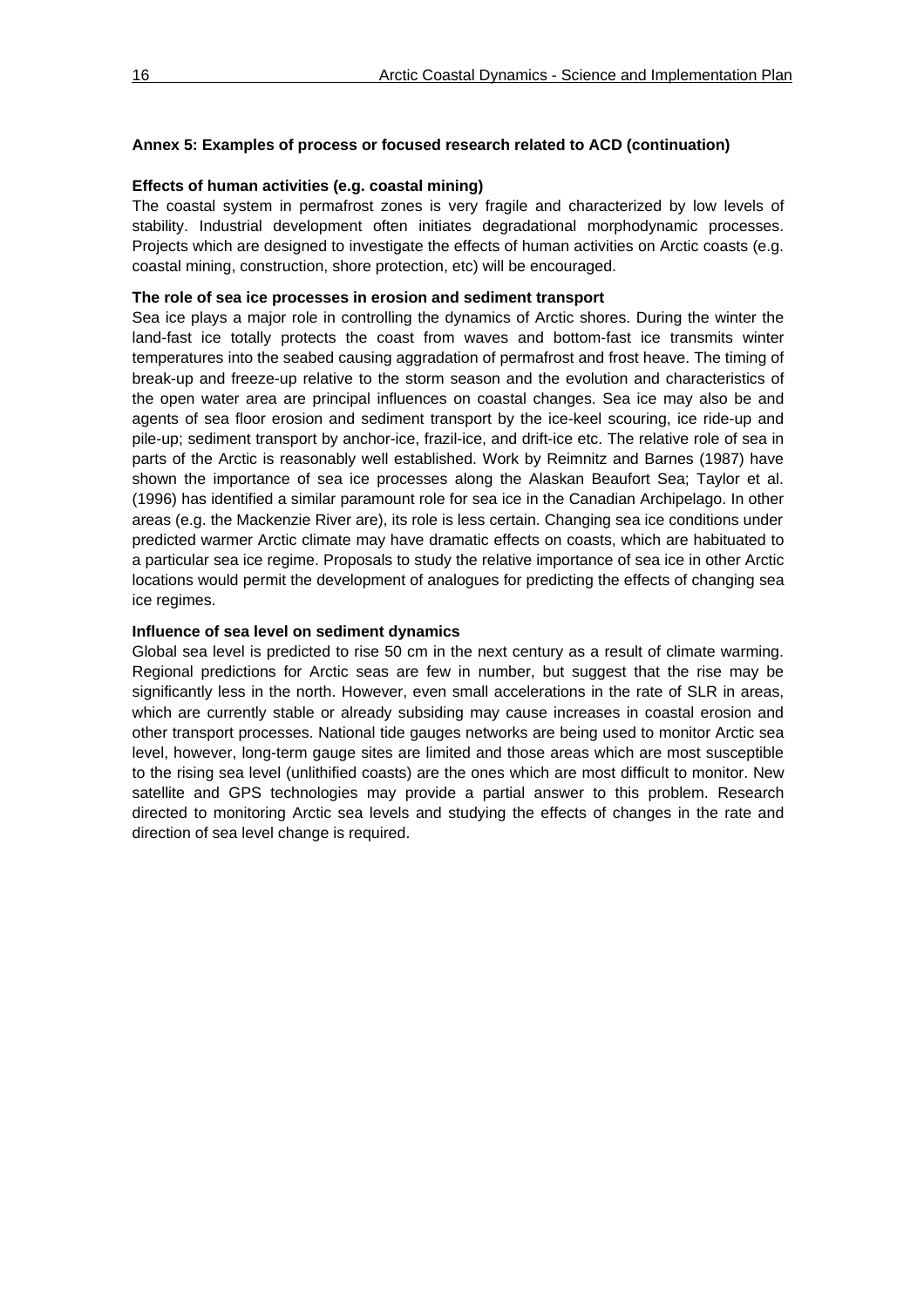#### **Annex 6: Environmental Data Requirements**

#### 1 Atmospheric conditions

Standard wind parameters: frequency distribution of wind speed and direction (wind rose) as well as frequency distribution for strong winds  $(>10 \text{ m s}^{-1})$  based on synoptic weather station data (6-hour to daily intervals). Data sources: weather stations reporting to World Meteorological Organization (WMO, available through U.S. National Climatic Data Center (NCDC), reanalysis data fields from the U.S. National Center for Environmental Prediction (NCEP) or the European Center for Medium-Range Weather Forecasts (ECMWF).

Positive/negative degree days: compute the sum of daily ground-level air temperatures for summer period (temperatures >0 °C) and for winter (temperatures <0 °C). Data from either synoptic weather stations or medium-range forecast reanalysis data (same sources as for wind parameters).

#### Standard storm parameters:

Number of cyclones per year (or season) based on sea level-pressure data obtained from (re)analysis data (data source: NCEP, storm-track atlas from Institute on Climate and Planets at NASA Goddard Institute for Space Science; see Serreze, 1995).

Fetch: total length of open water between coast and ice edge or other landmass along principal wind direction; compute fetch distribution for open-water season based on wind-rose data (see above) and maximum distance to ice edge data (see below).

Precipitation: total snowfall and total liquid precipitation; data based on atmospheric circulation model results or snow accumulation databases (e.g., Russian snow accumulation data base available through U.S. National Snow and Ice Data Center (NSIDC)).

Spacing of data points along coast: Data point spacing should be based on resolution of the respective data sets (50 km for standard sea-ice concentration maps, 50 to 100 km for GCM grid cells determining reanalysis data).

#### 2 Oceanographic conditions

2.1 Current regime: Summary currents in arctic seas are composed of permanent, windinduced, and tidal currents

Permanent currents: seasonal variability of the surface and bottom currents (monthly mean) direction and speed. Space resolution is 50 km. Sources: RSMOT [1993], Atlas Arktiki [1985], Atlas Okeanov [1980], Proshutinsky et al. [1995], and International Northern Sea Route Project (see http://www.ims.uaf.edu:8000/insrop-2/).

Wind-driven currents (surface): frequency distribution of current speed and direction (current rose). Maximum currents and their statistics including probability of occurrence of maximum speed. Probability of occurrence of direction of maximum currents. Some information is available from Proshutinsky et al. [1995] (see http://www.ims.uaf.edu:8000/insrop-2/). Winddriven circulation models can be used to simulate wind-driven currents (including intermediate water and bottom layers) based on wind statistics (Proshutinsky, 1986, 1993, 1995).

Tidal currents: maximum tidal currents, ellipses of tidal currents, residual tidal currents. Major sources: Kowalik and Proshutinsky [1993, 1995], gridded data with a space resolution of 14 km for 8 tidal waves is presented at: http://www.ims.uaf.edu:8000/tide.html (see instructions how to access tidal data base).

#### 2.2 Storm surge parameters and wave regime

Sea level and storm surges: Probability of occurrence (monthly) of sea level heights greater than 50 cm, 100 cm, 150 cm etc. with a space resolution of 50 km. Statistics of duration of storm surges. Statistics of combination of storm surges with drifting ice. Sources of information: Proshutinsky, 1993, 1995, http://www.ims.uaf.edu:8000/insrop-2/. Storm surge statistics can be simulated using storm surge models of the arctic seas and 6 hour atmospheric pressure fields described above.